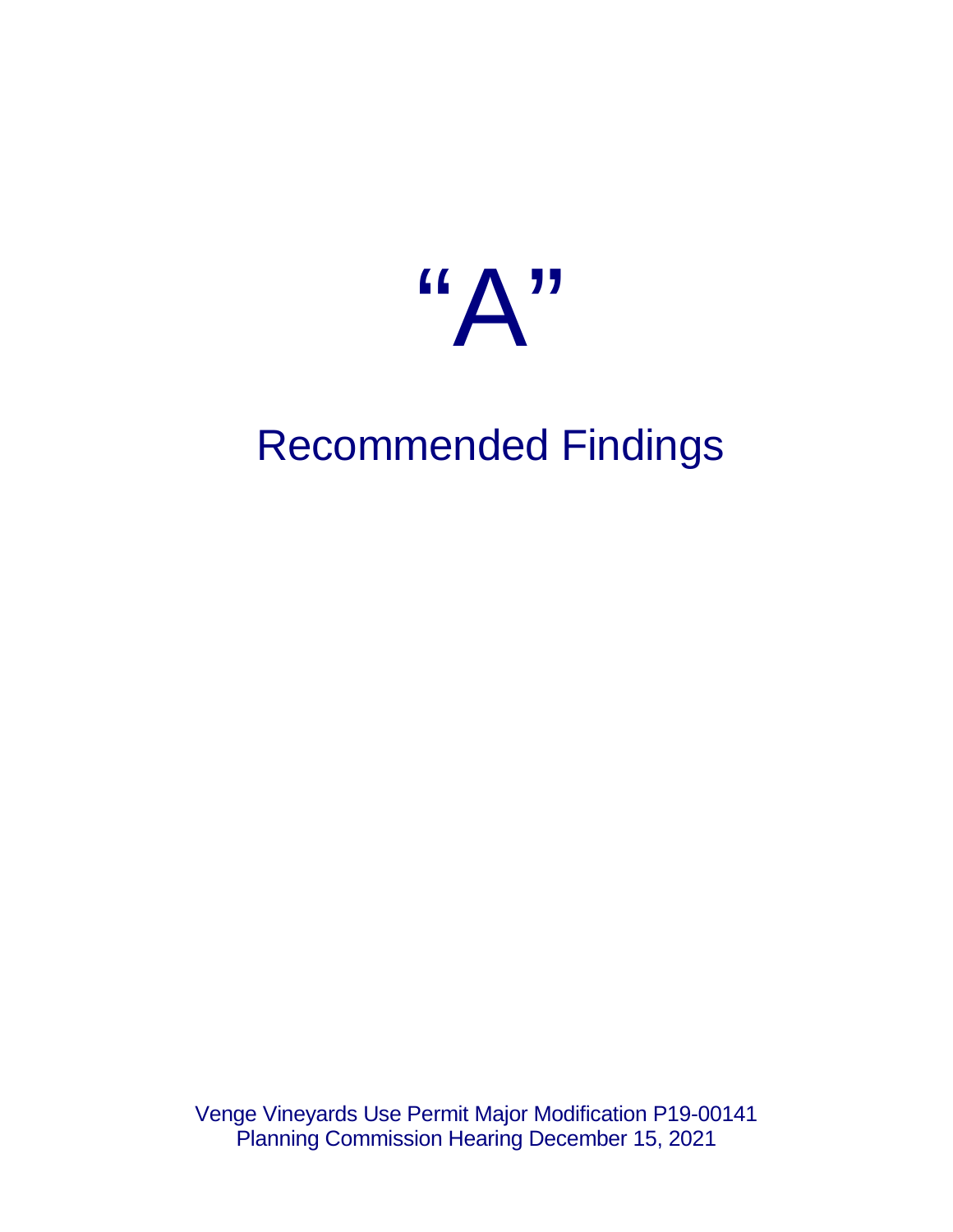## **PLANNING COMMISSION HEARING – DECEMBER 15, 2021 RECOMMENDED FINDINGS**

## **Venge Vineyards Use Permit Major Modification Application Number P19-00141-MOD 4708 Silverado Trail, Calistoga, California APN #020-350-043**

### **ENVIRONMENTAL:**

The Planning Commission (Commission) has received and reviewed the proposed Mitigated Negative Declaration pursuant to the provisions of the California Environmental Quality Act (CEQA) and of Napa County's Local Procedures for Implementing CEQA, and finds that:

- 1. The Planning Commission has read and considered the Mitigated Negative Declaration and Mitigation Monitoring and Reporting Program (MMRP) prior to taking action on said Mitigated Negative Declaration and the proposed project.
- 2. The Mitigated Negative Declaration and MMRP is based on independent judgment exercised by the Planning Commission.
- 3. The Mitigated Negative Declaration and MMRP was prepared and considered in accordance with the requirements of the California Environmental Quality Act (CEQA).
- 4. There is no substantial evidence in the record as a whole, that the project will have a significant effect on the environment provided that measure to mitigate potentially significant impacts to tribal cultural resources is incorporated into the project approval.
- 5. There is no evidence, in considering the record as a whole that the proposed project will have a potential adverse effect on wildlife resources or habitat upon which the wildlife depends.
- 6. The site of this proposed project is not on any of the lists of hazardous waste sites enumerated under Government Code Section 65962.5 and is not within the boundaries of any airport land use plan.
- 7. The Secretary of the Commission is the custodian of the records of the proceedings on which this decision is based. The records are located at the Napa County Planning, Building & Environmental Services Department, 1195 Third Street, Second Floor, Napa, California.

#### **PLANNING AND ZONING ANALYSIS:**

#### **USE PERMIT:**

The Commission has reviewed the use permit major modification request in accordance with the requirements of the Napa County Code §18.124.070 and makes the following findings:

8. The Commission has the power to issue a Use Permit under the Zoning Regulations in effect as applied to property.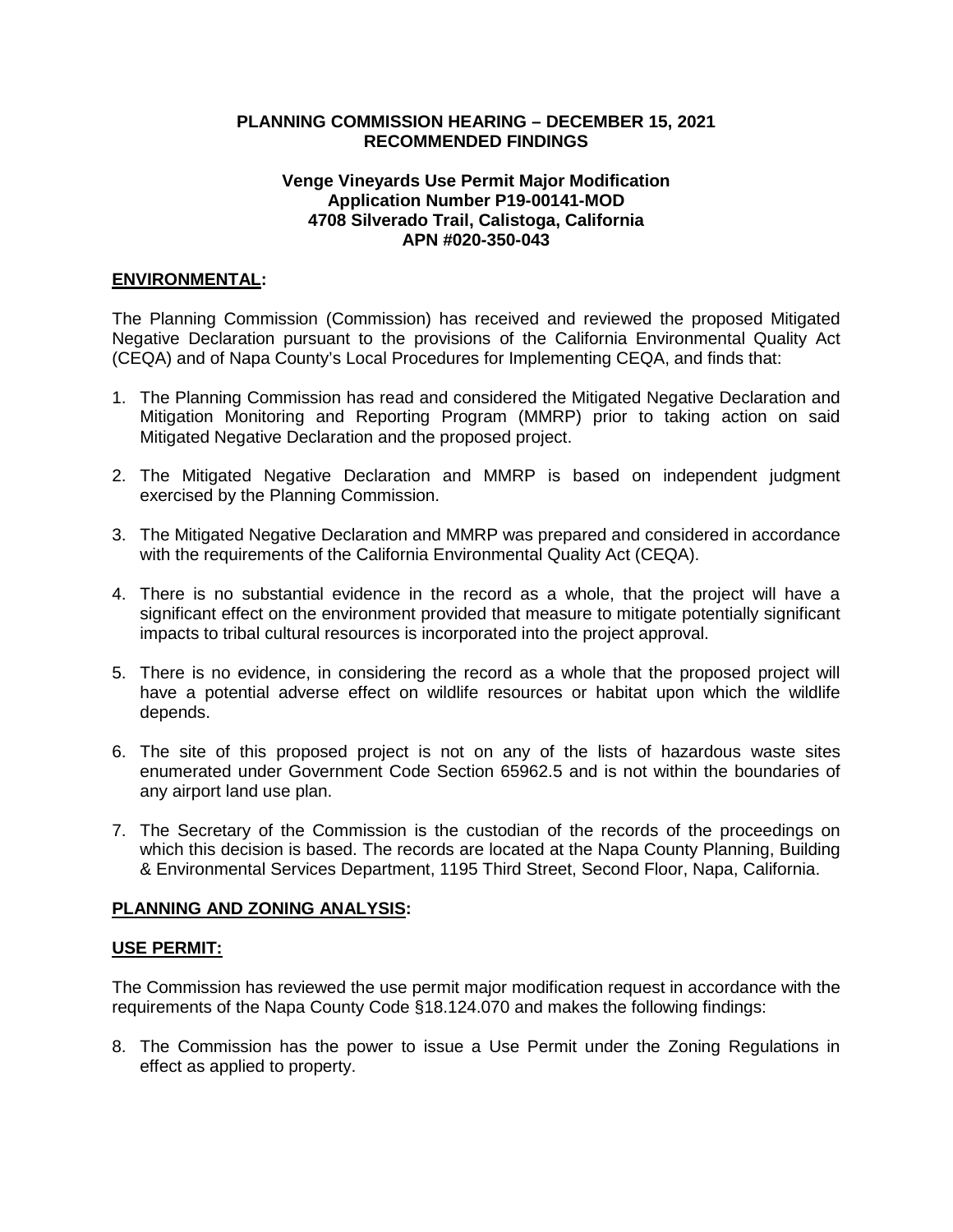Analysis: The project is consistent with the Agricultural Preserve (AP) zoning district regulations. A winery (as defined in the Napa County Code Section 18.08.640) and uses in connection with a winery (refer to Napa County Code Section 18.16.030) are permitted in the AP District with an approved use permit. The project, as conditioned, complies with the Napa County Winery Definition Ordinance (WDO) and all other requirements of the Zoning Code as applicable.

9. The procedural requirements for a Use Permit set forth in Chapter 18.124 of the Napa County Code (zoning regulations) have been met.

Analysis: The Use Permit Major Modification application has been appropriately filed and notice and public hearing requirements have been met. The hearing notice and intent to adopt a Mitigated Negative Declaration were posted on November 24, 2021, and copies were forwarded to property owners within 1,000 feet of the subject parcel and all other interested parties. The public comment period ran from November 24, 2021 to December 14, 2021.

10. The grant of the Use Permit, as conditioned, will not adversely affect the public health, safety or welfare of the County of Napa.

Analysis:Granting the Use Permit Major Modification for the project, as proposed and conditioned, will not adversely affect the health, safety or welfare of the County. Various County divisions and departments have reviewed the project and commented regarding site access, wastewater disposal, parking, building permits, and fire protection. Conditions are recommended which will incorporate these comments into the project to ensure the protection of the public health, safety, and welfare. As conditioned, the divisions and the departments recommend approval.

11. The proposed use complies with applicable provisions of the Napa County Code and is consistent with the policies and standards of the Napa County General Plan and any applicable specific plan.

#### Analysis: Compliance with the Zoning Ordinance

The project is consistent with the AP zoning district regulations. A winery (as defined in the Napa County Code Section 18.08.640) and uses in connection with a winery (refer to Napa County Code Section 18.16.030) are permitted in the AP District with an approved use permit. The proposed project includes the recognition of additional employees and production capacity as well an increase in the maximum annual marketing guests and the improvement of an existing driveway to County standards and will comply with the development standards of the AP District. The project, as conditioned, complies with the Napa County Winery Definition Ordinance (WDO) and all other requirements of the Zoning Code as applicable.

#### Analysis: Compliance with the General Plan

As proposed and as conditioned, the requested Use Permit Major Modification is consistent with the overall goals and objectives of the General Plan (2008). The General Plan land use designation for the subject parcel is Agricultural Resource (AR).

General Plan Agricultural Preservation and Land Use Goal AG/LU-1 guides the County to "preserve existing agricultural land uses and plan for agriculture and related activities as the primary land uses in Napa County." General Plan Goal AG/LU-3 states that the County should "support the economic viability of agriculture, including grape growing, winemaking, other types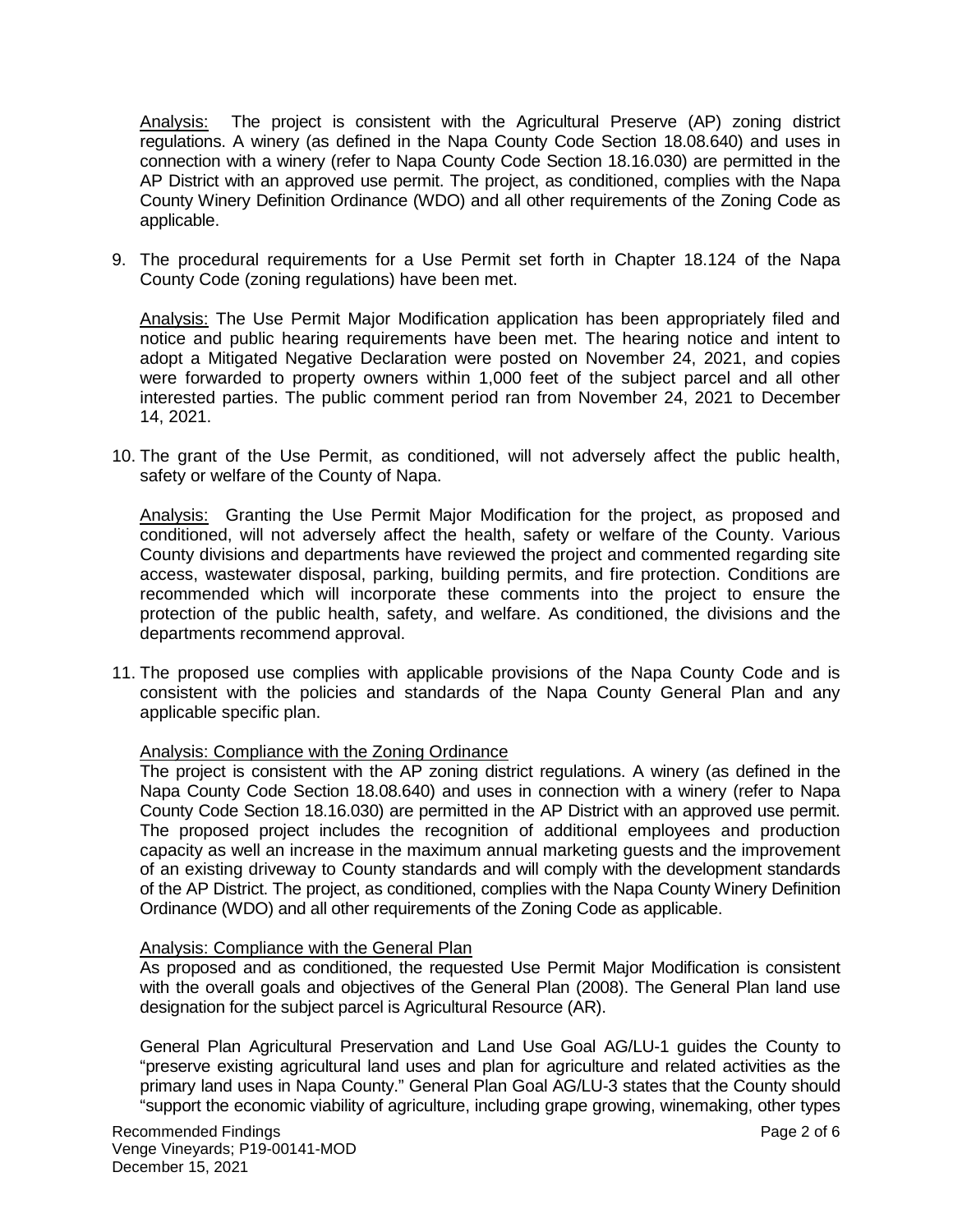of agriculture, and supporting industries to ensure the preservation of agricultural lands." Goal AG/LU-3 and Policy AG/LU-2 recognize wineries as agricultural uses.

The continued use of the property for fermenting and processing of grape juice into wine supports the economic viability of agriculture within the County, consistent with Goal AG/LU-3 and Policy AG/LU-4 ("The County will reserve agricultural lands for agricultural use including land used for grazing and watershed/open space…"). By allowing the continued agricultural use, the requested Use Permit Major Modification supports the economic viability of both the existing vineyard and agricultural product processing uses on the property, consistent with Economic Development Goal E-1 and Policy E-1.

The "Right to Farm" is recognized throughout the General Plan and is specifically called out in Policy AG/LU-15 and in the County Code. "Right to Farm" provisions ensure that agriculture remains the primary land use in Napa County and is not threatened by potentially competing uses or neighbor complaints. Napa County's adopted General Plan reinforces the County's long-standing commitment to agricultural preservation, urban centered growth, and resource conservation.

Applicable Napa County General Plan goals and policies:

- Goal AG/LU-1: Preserve existing agricultural land uses and plan for agriculture and related activities as the primary land uses in Napa County.
- Goal AG/LU-3: Support the economic viability of agriculture, including grape growing, winemaking, other types of agriculture, and supporting industries to ensure the preservation of agricultural lands.
- Policy AG/LU-2: "Agriculture" is defined as the raising of crops, trees, and livestock; the production and processing of agricultural products; and related marketing, sales and other accessory uses. Agriculture also includes farm management businesses and farm worker housing.
- Policy AG/LU-4: The County will reserve agricultural lands for agricultural use including lands used for grazing and watershed/open space, except for those lands which are shown on the Land Use Map as planned for urban development.
- Policy AG/LU-8: The County's minimum agricultural parcel sizes shall ensure that agricultural areas can be maintained as economic units.
- Policy AG/LU-15: The County affirms and shall protect the right of agricultural operators in designated agricultural areas to commence and continue their agricultural practices (a "right to farm"), even though established urban uses in the general area may foster complaints against those agricultural practices. The "right to farm" shall encompass the processing of agricultural products and other activities inherent in the definition of agriculture provided in Policy  $AG/LU-2$ .
- Goal CON-10: Conserve, enhance and manage water resources on a sustainable basis to attempt to ensure that sufficient amounts of water will be available for the uses allowed by this General Plan, for the natural environment, and for future generations.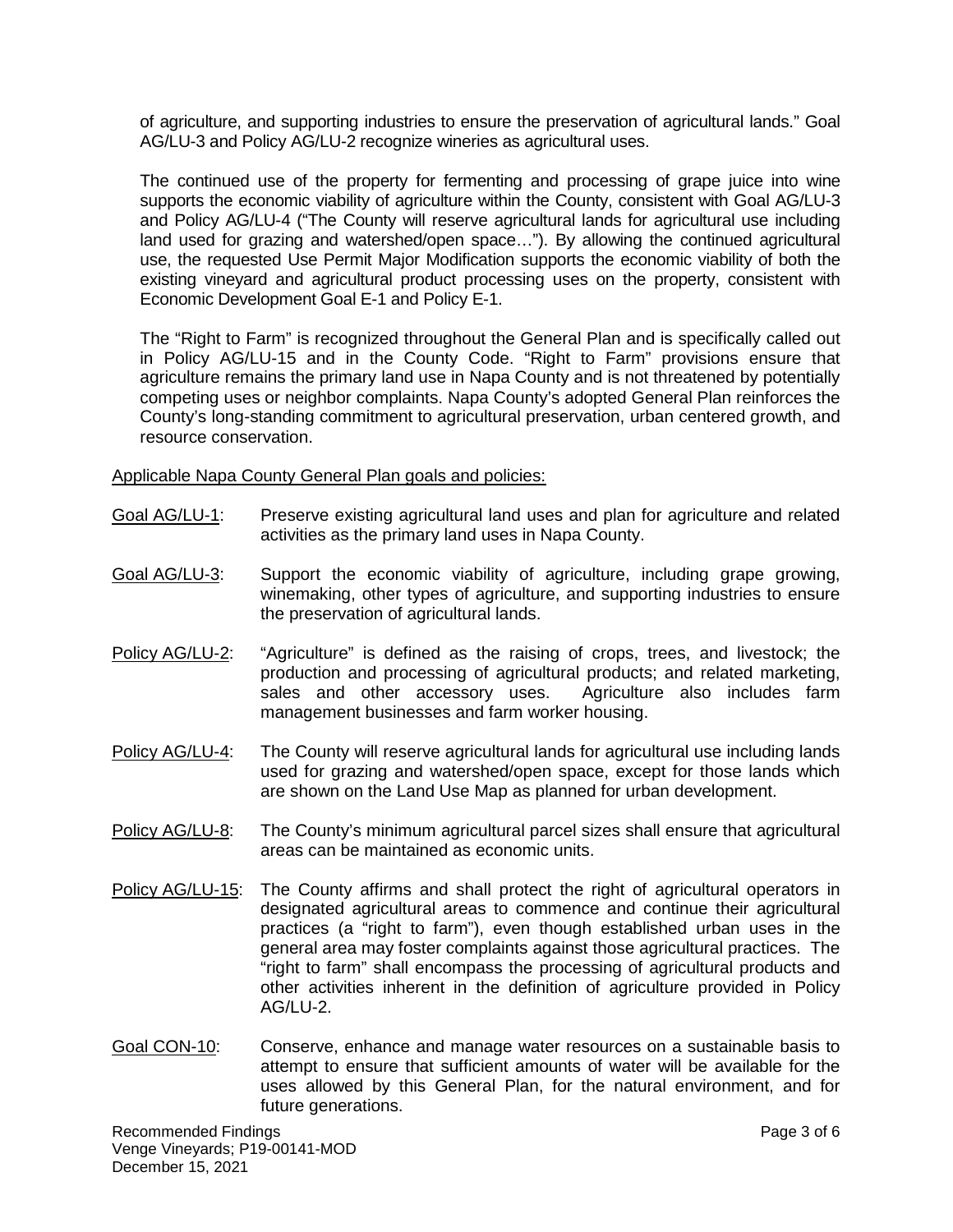- Goal CON-11: Prioritize the use of available groundwater for agricultural and rural residential uses rather than for urbanized areas and ensure that land use decisions recognize the long-term availability and value of water resources in Napa County.
- Policy CON-53: The County shall ensure that the intensity and timing of new development are consistent with the capacity of water supplies and protect groundwater and other water supplies by requiring all applicants for discretionary projects to demonstrate the availability of an adequate water supply prior to approval. Depending on the site location and the specific circumstances, adequate demonstration of availability may include evidence or calculation of groundwater availability via an appropriate hydrogeologic analysis or may be satisfied by compliance with County Code "fair-share" provisions or applicable State law. In some areas, evidence may be provided through coordination with applicable municipalities and public and private water purveyors to verify water supply sufficiency.
- Policy CON-54: The County shall maintain or enhance infiltration and recharge of groundwater aquifers by requiring all projects in designated groundwater deficient areas as identified in the County's groundwater ordinance (County Code Chapter 13.15) be designed (at minimum) to maintain a site's predevelopment groundwater recharge potential, to the extent feasible, by minimizing impervious surfaces and promoting recharge (e.g., via the use of water retention/detention structures, use of permeable paving materials, bioswales, water gardens, cisterns, and other best management practices).
- Policy CON-55: The County shall consider existing water uses during the review of new water uses associated with discretionary projects, and where hydrogeologic studies have shown that the new water uses will cause significant adverse well interference or substantial reductions in groundwater discharge to surface waters that will alter critical flows to sustain riparian habitat and fisheries or exacerbate conditions of overdraft, the County shall curtail those new or expanded water uses.
- Policy CON-60.5 All aspects of landscaping from the selection of plants to soil preparation and the installation of irrigation systems should be designed to reduce water demand, retain runoff, decrease flooding, and recharge groundwater.
- Policy CON-72: The County shall seek to reduce the energy impacts from new buildings by applying Title 24 energy standards as required by law and providing information to the public and builders on available energy conservation techniques, products, and methods available to exceed those standards by 15 percent or more.
- Policy CON-77: All new discretionary projects shall be evaluated to determine potential significant project-specific air quality impacts and shall be required to incorporate appropriate design, construction, and operational features to reduce emissions of criteria pollutants regulated by the state and federal governments below the applicable significance standard(s) or implement alternate and equally effective mitigation strategies consistent with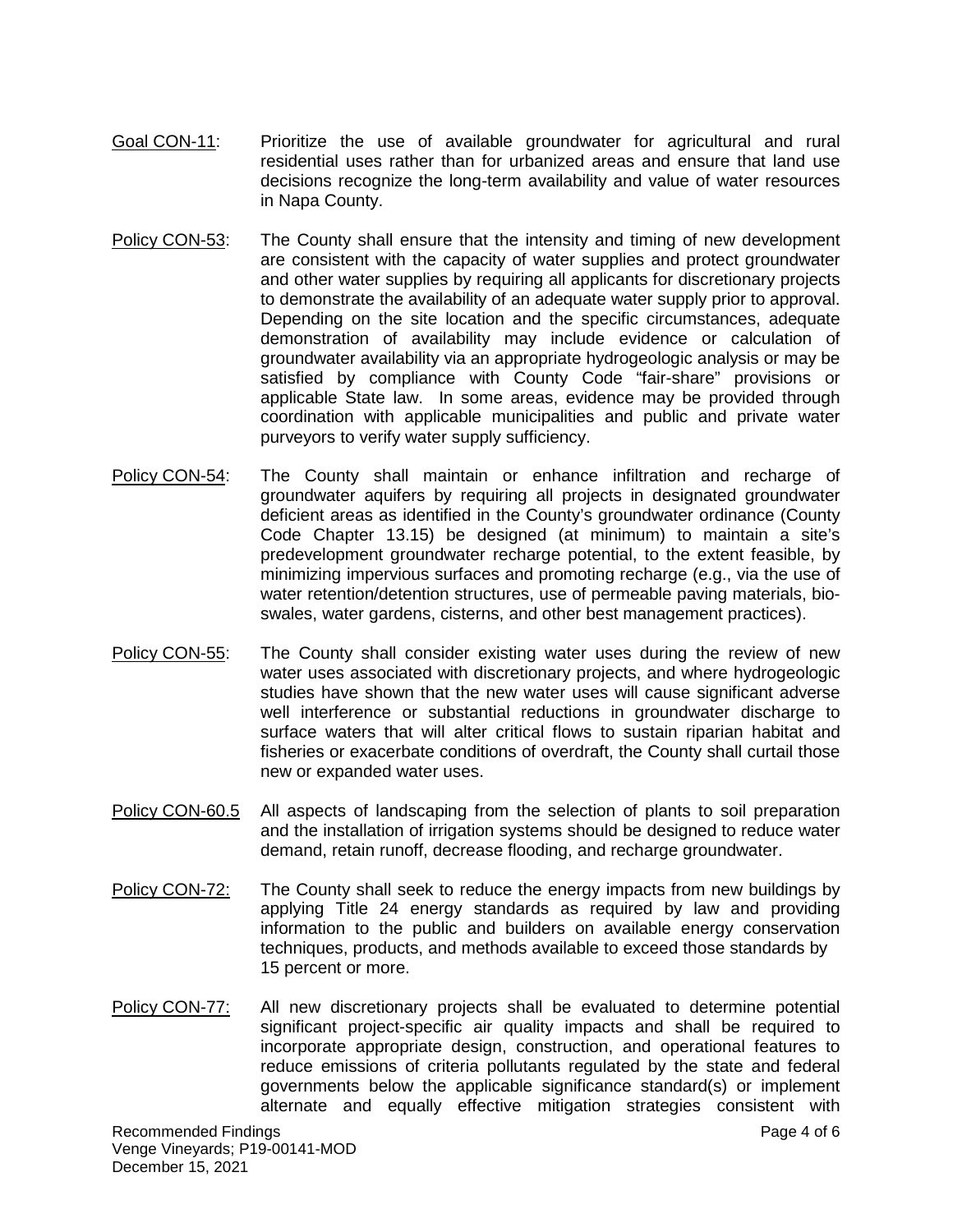BAAQMD's air quality improvement programs to reduce emissions. In addition to these policies, the County's land use policies discourage scattered development which contributes to continued dependence on the private automobile as the only means of convenient transportation. The County's land use policies also contribute to efforts to reduce air pollution.

- Policy CON-81: The County shall require dust control measures to be applied to construction projects consistent with measures recommended for use by the BAAQMD [Bay Area Air Quality Management District].
- Goal E-1: Maintain and enhance the economic viability of agriculture.
- Policy E-1: The County's economic development will focus on ensuring the continued viability of agriculture in Napa County.
- Policy SAF-20: All new development shall comply with established fire safety standards. Design plans shall be referred to the appropriate fire agency for comment as to:
	- 1) Adequacy of water supply.
	- 2) Site design for fire department access in and around structures.
	- 3) Ability for a safe and efficient fire department response.
	- 4) Traffic flow and ingress/egress for residents and emergency vehicles.
	- 5) Site-specific built-in fire protection.
	- 6) Potential impacts to emergency services and fire department response.
- 12. That the proposed use will not require a new water system or improvement causing significant adverse effects, either individually or cumulatively, on the affected groundwater basin in Napa County, unless that use will satisfy any of the other criteria specified for approval or waiver of a groundwater permit under Sections 13.15.070 or 13.15.080 of the County Code.

Analysis: The project is consistent with General Plan Conservation Policies CON-53 and CON-55, which require that applicants who are seeking discretionary land use approvals, prove that adequate water supplies are available to serve the proposed use without causing significant negative impacts to shared groundwater resources. The project is categorized as "all other areas" based upon current County Water Availability Analysis policies and therefore water use criteria is parcel specific based upon a Tier 2 analysis. A Tier 2 analysis was completed by O'Connor Environmental, Inc. on September 18, 2020 which included a parcel specific recharge evaluation. According to the recharge evaluation, groundwater recharge for the project parcel is estimated to be 8.6 AF/YR (O'Connor Environmental, Inc., 2020).

Currently, there are five wells located on the project parcel. Well #1 will continue to serve as the project well for winery related water demands while wells #2 – 5 will continue to serve water demands for irrigation purposes including the on-site vineyard. Well completion details regarding the wells located on the project parcel as well as nearby parcels are included within Table 1 of the Water Availability Analysis completed for the proposed project. According to the Water Availability Analysis for Venge Vineyards 4708 Silverado Trail, Calistoga, CA 94515 APN: 020-350-043 prepared by O'Connor Environmental, Inc. on